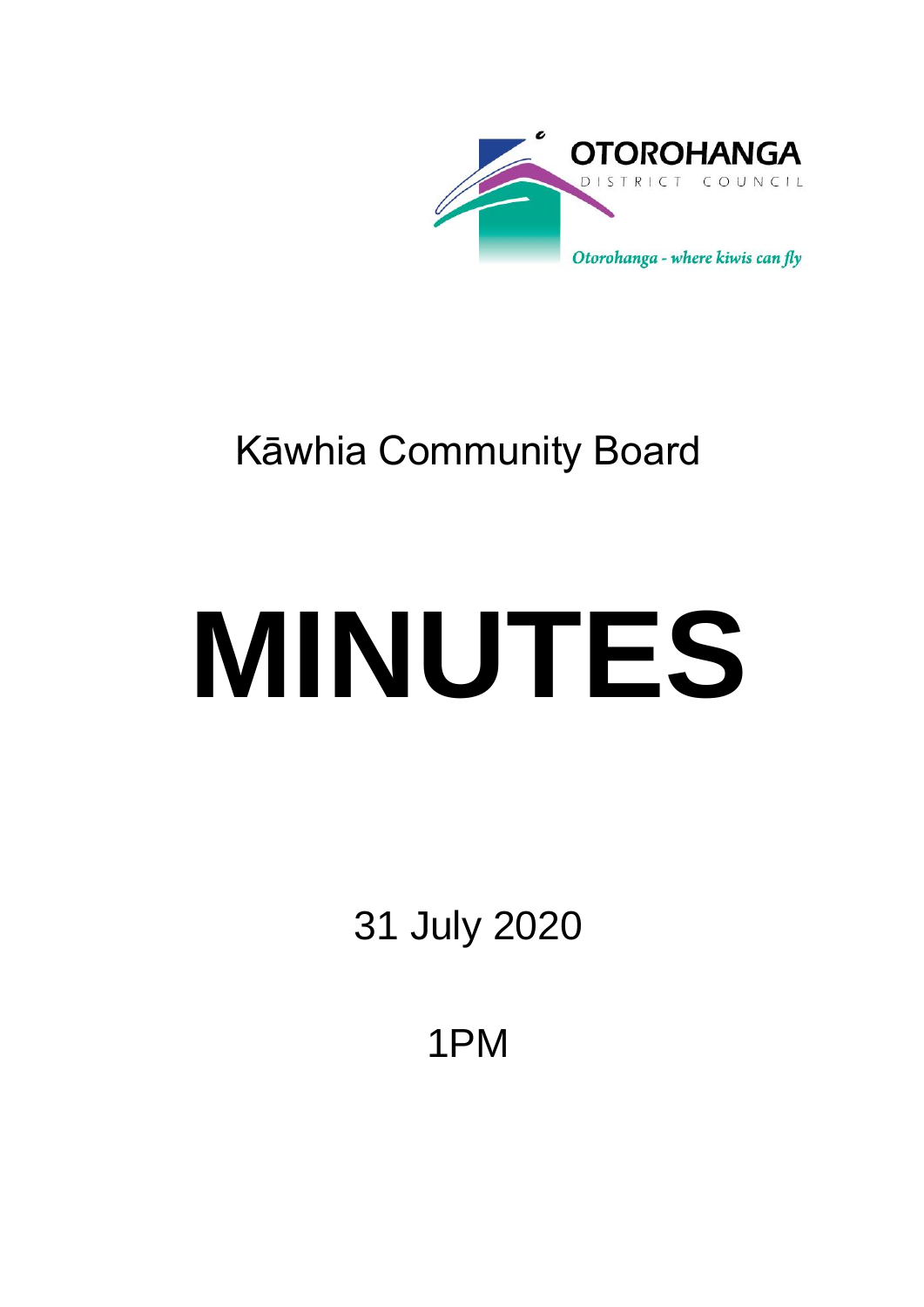### **KĀWHIA COMMUNITY BOARD**

31 July 2020

Minutes of an Ordinary meeting of the Kāwhia Community Board held in the Kāwhia Community Hall, Jervois Street, Kāwhia on 31 July 2020 commencing at 1.00pm.

#### Tanya Winter **CHIEF EXECUTIVE**

## **MINUTES**

**ORDER OF BUSINESS:**

| <b>ITEM</b>                                   | <b>PAGE</b> |
|-----------------------------------------------|-------------|
| <b>PRESENT</b>                                | 1           |
| <b>IN ATTENDANCE</b>                          | 1           |
| <b>APOLOGIES</b>                              | 1           |
| <b>DECLARATION OF INTEREST</b>                | 1           |
| <b>PUBLIC FORUM</b>                           | 1           |
| <b>CONFIRMATION OF MINUTES - 31 JULY 2020</b> | 1           |

| <b>ITEM 24</b>             | <b>CHAIR REPORT</b>                                                                                                  | 1            |
|----------------------------|----------------------------------------------------------------------------------------------------------------------|--------------|
| <b>ITEM 25</b>             | <b>CHIEF EXECUTIVE REPORT 25 JUNE - 20 JULY 2020</b>                                                                 | $\mathbf{2}$ |
| <b>ITEM 26</b>             | <b>MANIAPOTO TREATY SETTLEMENT - APPROVAL TO DEVELOP A JOINT</b><br><b>MANAGEMENT AGREEMENT - INFORMATION REPORT</b> | $\mathbf{2}$ |
| <b>ITEM 27</b>             | ROUTINE - ANNUAL HEALTH, SAFETY & WELLBEING (HSW) REPORT TO<br><b>30 JUNE 2020</b>                                   | 2            |
| <b>ITEM 28</b>             | ROUTINE - ENVIRONMENTAL HEALTH OFFICER/LIQUOR LICENSING<br><b>INSPECTORS REPORT FOR JANUARY TO JUNE 2020</b>         | 2            |
| <b>ITEM 29</b>             | <b>ROUTINE - PLANNING REPORT FOR JANUARY TO MARCH 2020</b>                                                           | $\mathbf{2}$ |
| <b>ITEM 30</b>             | ROUTINE - ANIMAL CONTROL OFFICERS REPORT FOR JANUARY TO<br><b>MARCH 20200</b>                                        | $\mathbf{2}$ |
| <b>BOARD MEMBER UPDATE</b> |                                                                                                                      | $\mathbf{2}$ |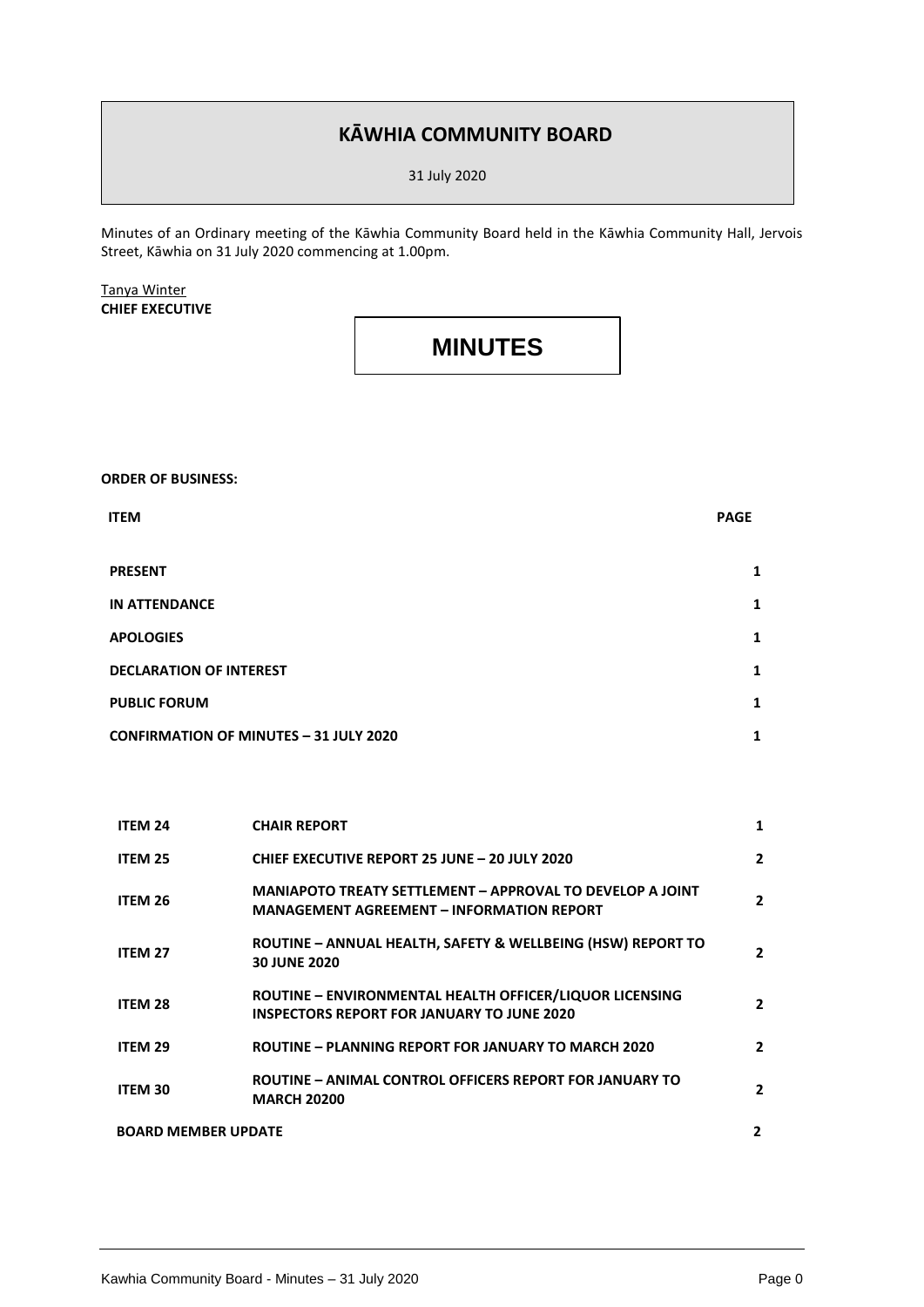#### **PRESENT**

Mr. D Walsh (Chair), Mrs. H Whiu, Cr. A Williams**,** Mr. K Briggs

#### **IN ATTENDANCE**

Messrs. A Loe (Group Manager Environmental), Miss N Martinsen (Committee Secretary), D Simes (Emergency Management Operations Manager)

Mrs. Whiu opened with a karakia.

The Chair declared the meeting open and welcomed those present.

#### **APOLOGY**

**Resolved** that the apology received from Mr. G Fletcher be sustained. **Mrs. Whiu/ Mr. Briggs**

#### **DECLARATION OF INTEREST**

The Chair asked members whether they had any declarations of conflicts of interest.

No declarations of conflicts of interest were received.

#### **PUBLIC FORUM**

Mr. John Dodgson spoke in the public forum highlighting the following;

- Two Mangiao trees on Pouewe Street should be protected classed as 'significant trees.'
- Pheonix Palms on public reserves require control as a plant pest, a health risk and to prevent injuries from the spines.

#### **CONFIRMATION OF MINUTES – 26 June 2020**

**Resolved** that the Minutes of the meeting of the Kawhia Community Board held on 26 June 2020, as circulated be approved as a true and correct record of the meeting and the recommendations contained therein be adopted.

**Mr. Briggs / Mrs. Whiu**

#### **ITEM 24 CHAIR REPORT - VERBAL**

The Chair reported on the following;

- Kawhia Sports Club is doing well.
- Since lockdown Kawhia has not endured much of a negative effect.
- Attending a TKI Development meeting 1 August 2020
- Attending a meeting in Oparau concerning the 1080 Drop in Pirongia 2 August 2020

**Resolved** that the Chairperson's verbal report be received. **Mr. Briggs / Cr. Williams**

#### **ITEM 25 CHIEF EXECUTIVE REPORT 25 JUNE – 20 JULY 2020**

On behalf of the Chief Executive the Group Manager Environmental referred members to her report and asked whether there were any questions.

The Group Manager Environmental highlighted that in relation to Three Waters the Chief Executive has attended meetings and with an update from the Ministry advised that the water reforms may result in major impact on local government.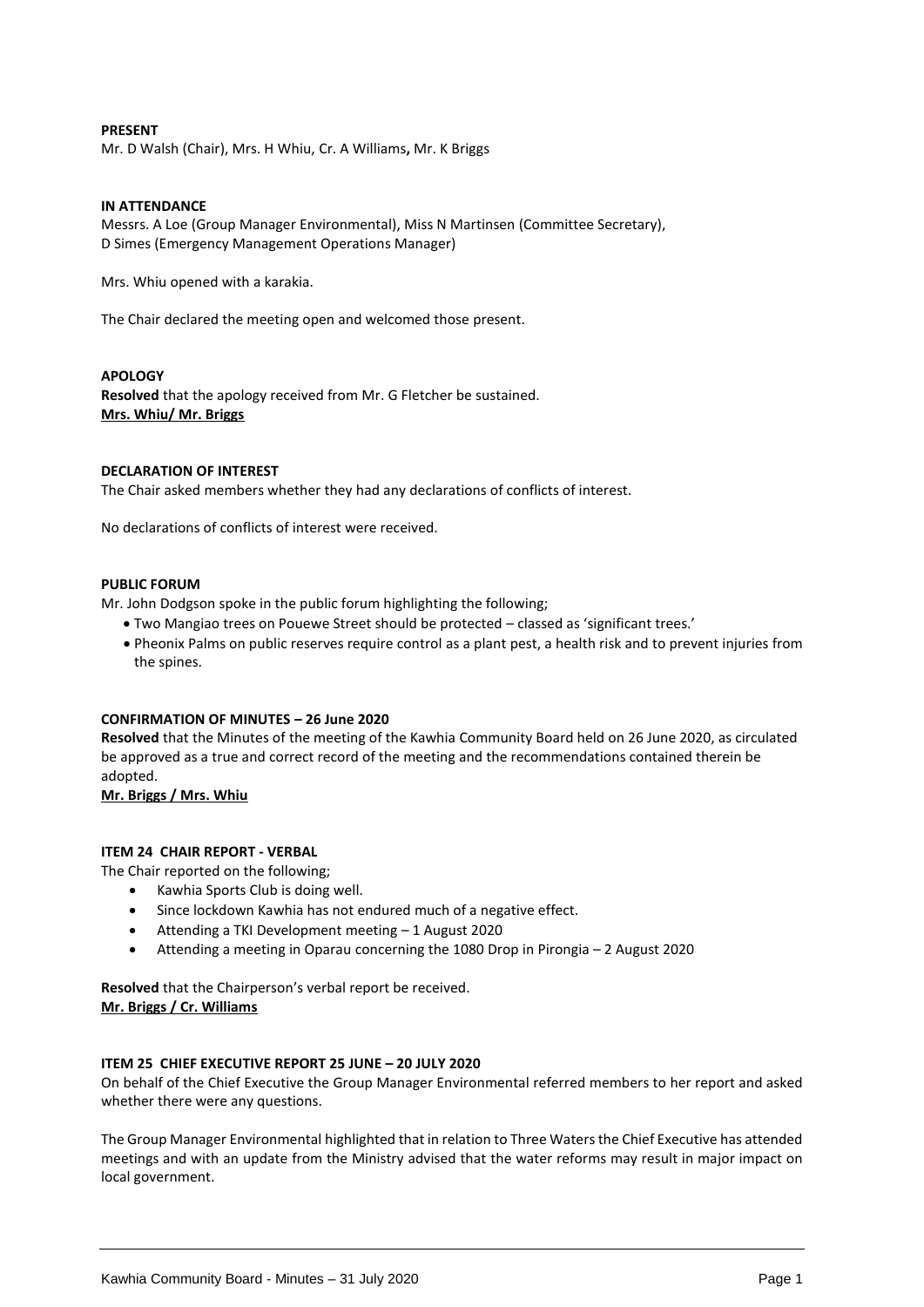**Resolved** that the Chief Executive's report for the period 25 June - 20 July 2020 be received. **Chair / Mrs. Whiu**

#### **ITEM 26 MANIAPOTO TREATY SETTLEMENT – APPROVAL TO DEVELOP A JOINT MANAGEMENT AGREEMENT – INFORMATION REPORT**

The Group Manager Environment referred members to the map attached and summarised that Te Arawhiti seek the formal agreement of Council to the natural resources redress that is being negotiated as part of the Maniapoto Treaty settlement negotiations. Council will be required to give effect to this agreement by working with Maniapoto to develop a Joint Management Agreement (JMA).

**Resolved** that the Maniapoto Treaty Settlement's approval to develop a joint management agreement information report be received. **Mr. Briggs / Chair**

#### **ITEM 27 ROUTINE ANNUAL HEALTH, SAFETY & WELLBEING (HSW) REPORT TO 30 JUNE 2020**

The Group Manager Environmental referred members to the report and asked whether there were any questions.

The Chair queried when the Asbestos Management Plan will be developed.

The Group Manager Environment responded that this plan will include a register for Council owned buildings as a precaution for when any maintenance is required ensuring the appropriate safeguards have been put in place if asbestos is present.

**Resolved** that the Routine Annual Health, Safety & Wellbeing Report to 30 June 2020 be received. **Mr. Briggs / Cr. Williams**

#### **ITEM 28 ROUTINE ENVIRONMENTAL HEALTH OFFICER/LIQUOR LICENSING INSPECTOR'S REPORT FOR JANUARY TO JUNE 2020**

**Resolved** that the Environmental Health Officer and Licensing Inspector's report for January to June 2020 be received.

**Mr. Briggs / Cr. Williams**

#### **ITEM 29 ROUTINE PLANNING REPORT FOR JANUARY TO MARCH 2020**

**Resolved** that the Planning report for January to March 2020 be received. **Mr. Briggs / Cr. Williams**

#### **ITEM 30 ROUTINE ANIMAL CONTROL OFFICERS REPORT FOR JANUARY TO MARCH 2020**

**Resolved** that the report submitted by the Group Manager Environmental on Dog and Animal Control activities for the third quarter of the 2019/2020 financial year be received. **Mr. Briggs / Cr. Williams**

#### **BOARD MEMBER UPDATE**

COUNCILLOR, WILLIAMS

- Attended 7 of 9 LTP Roadshows to date a second Roadshow in Kawhia on 8 August 2020.
- Attended Three Waters Workshop.
- Attended Onepu Charitable Trust meeting.